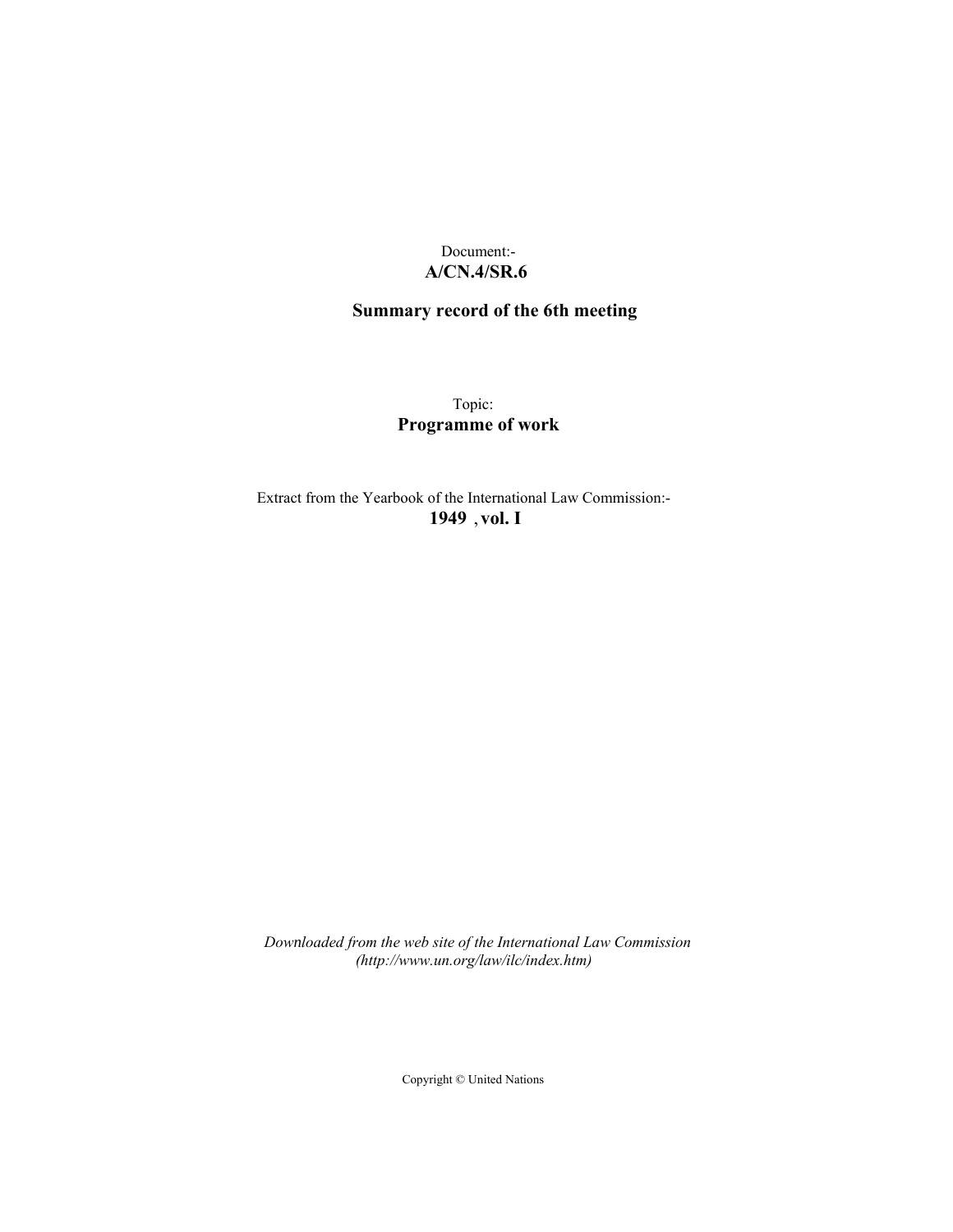not appear on the list of subjects to be studied, particularly since that question was closely connected with the Universal Declaration of Human Rights and the draft Declaration on the Rights and Duties of States. He again affirmed his conviction that the question of nationality should list of suitable topics for codification.

91. Mr. HSU shared Mr. Scelle's opinion. The priority to be given to that subject would have to be discussed, but there seemed no doubt whatever that it was among those topics whose codification was necessary or desirable. The failure of the League of Nations in that field should be an incentive rather than a deterrent. Moreover, the situation had changed: the International Law Commission was a technical organ; it was not required to elaborate a convention, as had been the case for the League of Nations, but it could recommend that the General Assembly should adopt one of the four solutions envisaged in article 23 of the Statute.

The CHAIRMAN pointed out that many States were in the process of making great changes in their national legislation. It would therefore be advisable to wait until the upheavals of the war had calmed down before undertaking a study of the question of nationality.

93. Mr. SANDSTROM pointed out that, if the topic were retained, a shorter or longer period, according to the priority it was given, would elapse before it was examined. There was therefore no need to wait before placing that question on the list of topics for codification.

94. Mr. SCELLE stressed that the difficulties arising from the conflicting laws relating to nationality constituted one of the barriers to the formation of an international universal society and even to normal relations between individuals. The mission of the International Law Commission was to promote the integration of that international society; it would be contrary to the spirit of its work to decide not to undertake the study of the question of nationality.

95. Mr. FRANCOIS and Mr. YEPES supported the point of view expressed by Mr. Scelle.

*The Chairman concluded that the general opinion was in favour of including the question of nationality in the list of suitable topics for codification.*

### (m) THE TREATMENT OF ALIENS

96. The CHAIRMAN thought that the question of the treatment of aliens could be linked up with the question of State responsibility, dealt with in Section VIII of Part II of the Secretary-General's memorandum, since the State responsibility visualized was connected with damages caused to aliens.

97. Mr. SANDSTROM thought there might be some value in retaining the question of the treatment of aliens, for it served as an introduction to the question of State responsibility.

98. Mr. SCELLE was also in favour of including that question, for he considered it a necessary complement to the question of nationality, whose inclusion had been decided upon. He pointed out that the question of State responsibility was subordinate to that of the treatment of aliens, since the responsibility only arose if the State was under an obligation to treat aliens in a certain way.

99. Mr. SPIROPOULOS said that his position with regard to that question was identical to that which he had stated in connexion with the question of nationality: it was a question of unification and not of codification. In view, however, of the decision taken by the Commission on the question of nationality, the question of the treatment of aliens should be placed on the list of topics for codification.

*The Chairman concluded that the question of the treatment of aliens would be placed on the list of suitable topics for codification.*

The meeting rose at 6 p.m.

# **6th MEETING**

*Wednesday, 20 April 1949, at 3 p.m.*

## **CONTENTS**

Planning for the codification of international law: survey of international law with a view to selecting suitable topics for codification (A/CN.4/1/Rev.l) *(continued) (a)* Extradition . . . . . . . . . . . . . 47  $(b)$  The right of asylum  $\ldots \ldots \ldots$  47 (c) The law of treaties  $\ldots$   $\ldots$   $\ldots$   $\ldots$  48 *(d)* Diplomatic intercourse and immunities. 49 (e) Consular intercourse and immunities . . 49 (*f*) State responsibility  $\ldots$ ,  $\ldots$ ,  $\ldots$ , 49 (*g*) Arbitral procedure  $\ldots \ldots \ldots \ldots 50$  $(h)$  The law of war  $\ldots$   $\ldots$   $\ldots$  51 (i) Neutrality  $\ldots$   $\ldots$   $\ldots$   $\ldots$  53 (*i*) General plan of codification  $\ldots$  53

# *Chairman:* Mr. Manley 0. HUDSON. *Rapporteur:* Mr. Gilberto AMADO.

### *Present:*

*Members:* Mr. Ricardo J. ALFARO, Mr. James L. BRIERLY, Mr. Roberto Córdova, Mr. J. P. A. FRANCOIS, Mr. Shuhsi Hsu, Mr. Vladimir M. KORETSKY, Sir Benegal N. RAU, Mr. A. E. F. SANDSTRÖM, Mr. Georges SCELLE, Mr. Jean Spi-ROPOULOS, Mr. Jesús María YEPES.

*Page*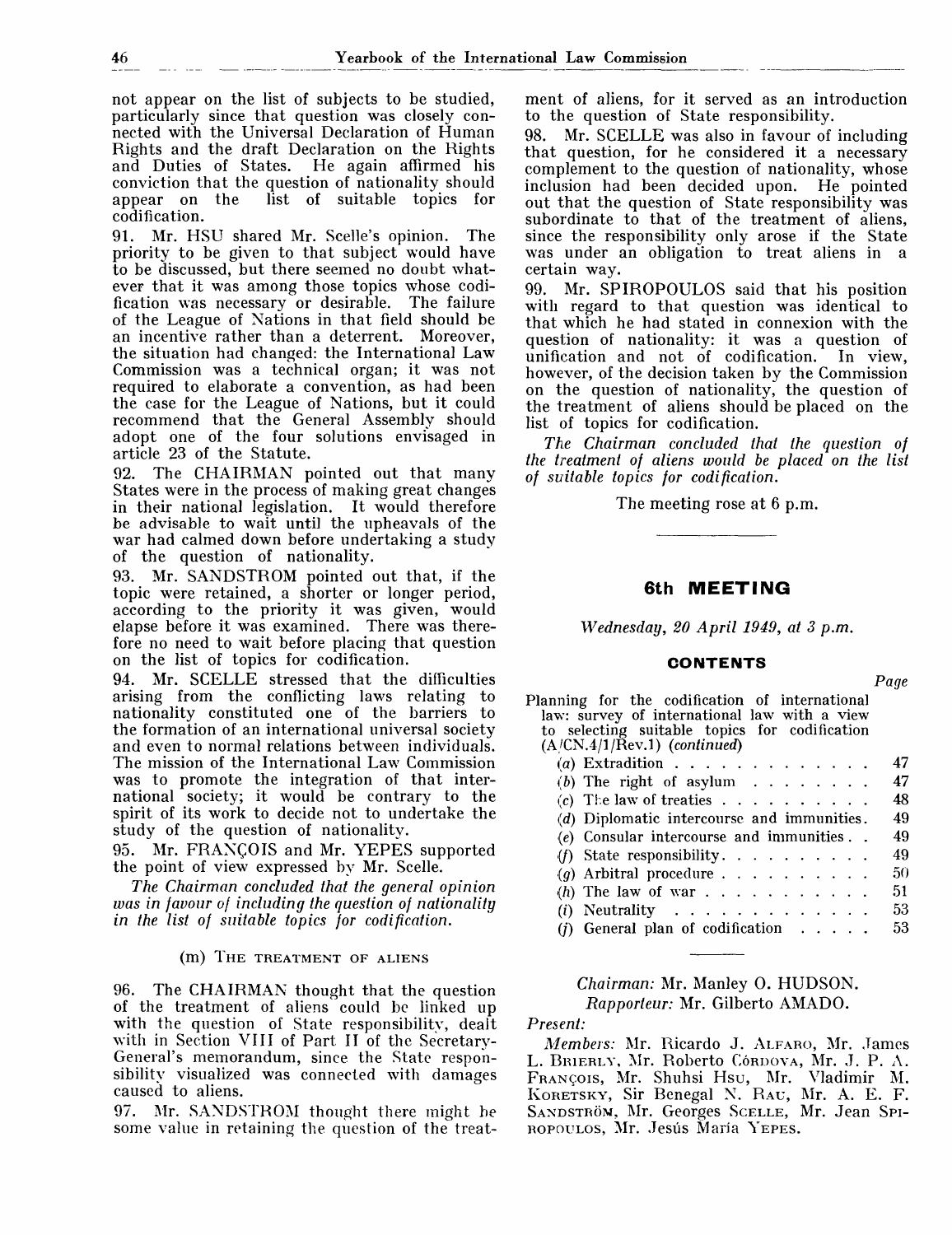*Secretariat:* Mr. KERNO, Assistant Secretary-General in charge of the Legal Department; Mr. FELLER, Principal Director of the Legal Department; Mr. LIANG, Director of the Division for the Development and Codification of International Law, Secretary to the Commission.

## **Planning for the codification of international law: survey of international law with a view to selecting topics for codification. (Article 18 of the Statute of the International Law Commission) (A CN.4/1 Rev.1)** *(continued)*

## (a) EXTRADITION

1. The CHAIRMAN pointed out a serious omission in the comments in the Secretary-General's memorandum, which were otherwise<br>very comprehensive. There was no mention There was no mention therein of the fact that the first extradition treaties contained a detailed list of crimes for which a person could be extradited, which had progressively become considerably longer; in recent years a tendency had been noted not to include that list in treaties, and to replace it by a general description of the characteristics of the crimes for which a person could be extradited. That tendency had been noticeable in the Convention on Extradition signed at Montevideo in 1933.<sup>1</sup> 2. He was glad to note that the Secretary-General's memorandum stated that the law of extradition was an instrument of international co-operation for the suppression of crime. He thought it unnecessary to emphasize the five questions *-* chosen by the League of Nations

Committee of Experts as being proper subject matter of codification by way of a general international convention. He drew attention to the rule that an extradited person should not be tried for an offence other than that for which he was extradited; that rule had been erroneously interpreted in certain countries.

3. Mr. FRANQOIS did not consider that the topic should be included. Extradition was an act of mutual assistance for the suppression of crime; it depended on the existence of similar political conditions in the two States concerned. Seeing that identical political conditions did not exist in all States, it would be useless to attempt to create uniform rules for extradition. He thought it would be preferable to maintain the existing practice of regulating the conditions of extradition by means of bilateral or regional treaties.

4. Mr. BRIERLY concurred in the views expressed by Mr. François. Multilateral conventions were founded on mutual confidence between the signatories and on an identical

conception of the administration of justice. The facts showed that generally speaking those conditions were not fulfilled at the existing juncture. It seemed therefore that the law of extradition should continue to be regulated by bilateral treaties.

*The Chairman observed that none of the members of the Commission was in favour of the codification of that topic; it would therefore not be included in the list of topics of which the codification appeared necessary or desirable.*

## (b) THE RIGHT OF ASYLUM

5. The CHAIRMAN considered that the Secretary-General's memorandum contained expressions which were not warranted when it spoke of "the obligation not to extradite" persons accused of political offences and of "a positive duty" to receive them.<sup>3</sup>

6. Mr. LIANG (Secretary to the Commission) pointed out that in diplomatic correspondence the right of asylum was frequently "claimed"; if the right of asylum was admitted to exist, it could logically be asserted that that right, which could be claimed, implied a corresponding obligation.

7. Mr. YEPES requested that the subject of the right of political asylum should be given special priority; the question appeared to be one of those the codification of which was eminently necessary and desirable. The right of asylum occupied a very important place in the customary law of Latin America and its universal codification was called for by the existing world situation. He emphasized that the right of asylum had been the means of averting holocausts in a number of countries; if it had been universally respected, the world would have been spared the tragedies it had known.

8. The Conventions of Havana and Montevideo, concluded in 1928 and 1933, could be used as a basis in drawing up an important chapter of international law which the world was anxiously awaiting. He therefore proposed that the codification of the right of political asylum should be placed on the agenda of the first session of the Commission; it might be useful to set up a sub-committee to consider the question and submit a special report to the Commission.

9. Mr. SCELLE also felt it was highly important to include that topic. He wished, however, to emphasize that there was a close connexion between the question of extradition and the question of the right of political asylum. He had not expressed himself in favour of the codification of the right of extradition, since it was obvious that the codification of that right would lead the

<sup>1</sup> See Manley O. Hudson. *International Legislation,* Vol. VI, 1932-1934, pp. 597-606.

<sup>8</sup> See A/CN.4/1/Rev.l, para. 85.

<sup>3</sup>  *Ibid.,* para. 88.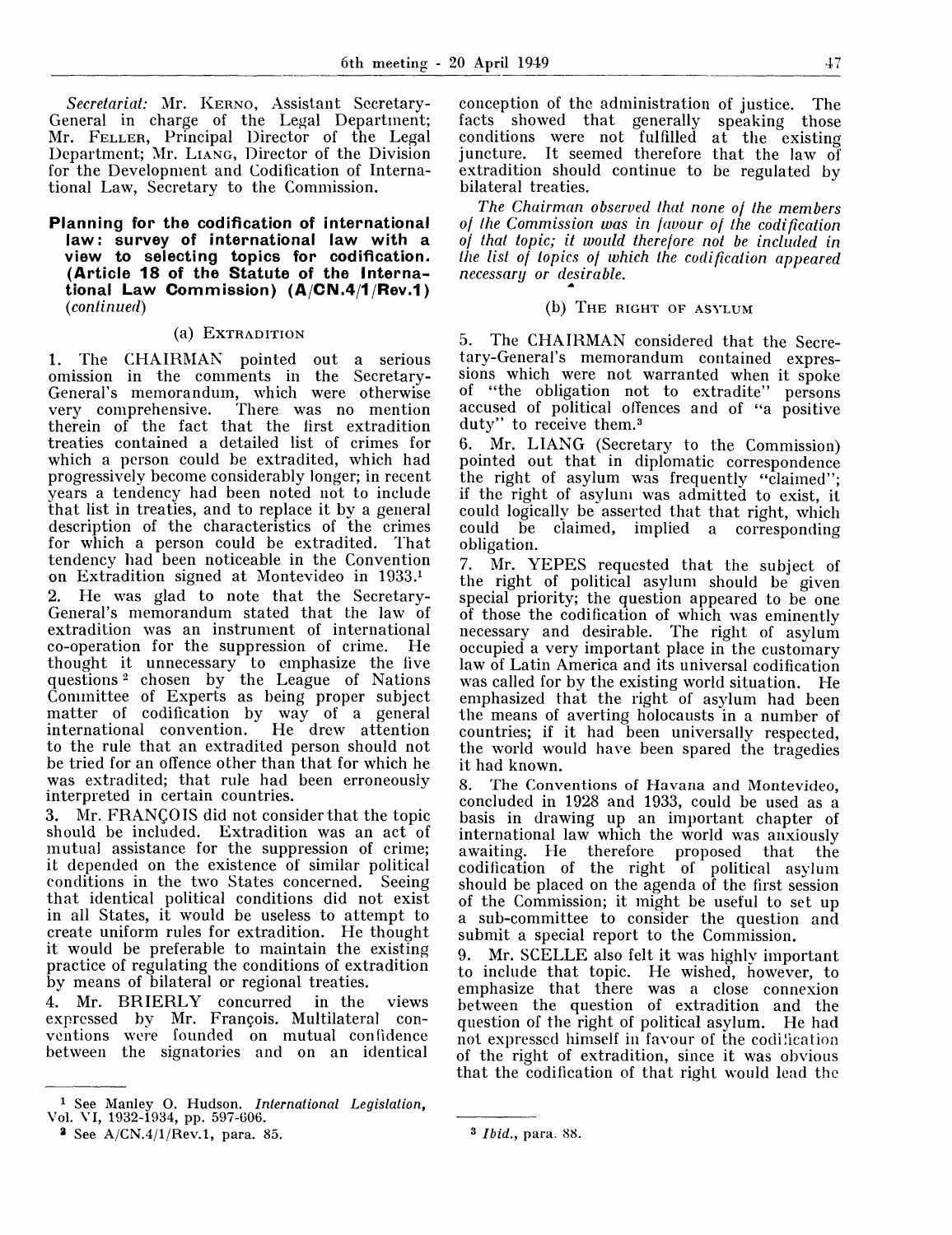Commission too far. The difficulties that would be encountered in the codification of the right of extradition would not arise, however, in the codification of the right of asylum. The Commission should include the topic of the right of political asylum, at least for the elaboration of some broad general principles if not for complete codification.

10. Mr. BRIERLY said he found it difficult to form a precise opinion on the subject, as he wondered what was meant by right of asylum. Did it refer to the right of a State to grant asylum? Such a right was indisputable. Or was it the right of an individual to demand admission to a State? The latter right did not exist at that time, and there was no reason to suggest that it should be established.

The CHAIRMAN thought that the right of asylum should be interpreted as the right of a State to grant asylum to certain individuals, in legations, warships and military camps, for instance. There could be no question of the right to demand asylum, but only of the right of a State to offer asylum and to have that asylum respected by the State which had jurisdiction over the individual concerned.

12. Mr. ALFARO pointed out that there was, on the one hand, the right of a State to grant asylum and the corresponding obligation on the part of another State to respect that asylum and, on the other hand, the right of an individual<br>to seek asylum. The latter right had been The latter right had been examined for the first time in 1865 after a revolution in Peru in the course of which the deposed Ministers had sought asylum in the French legation which, on the instructions of the Government of Napoleon III, had refused to hand them over. A conference then convened in Peru had given formal recognition to the right of asylum. The highly humanitarian character of that right had been respected ever since throughout the American continent. The right of a State to grant asylum and the obligation of another State to respect that asyhim was a most important question which, as Mr. Yepes and Mr. Scelle had suggested, should be selected as a topic for codification.

13. Mr. LIANG (Secretary to the Commission) pointed out that the right of an individual to seek asylum was dealt with in article 14 of the Universal Declaration of Human Rights. There could therefore be no question of contesting an expression used in so important a document.

*The Chairman concluded that the question of the right of asylum would be included in the list of topics to be retained.*

### (c) THE LAW OF TREATIES

14. The CHAIRMAN drew the Commission's attention to certain observations in the Secretary-

General's memorandum. He did not agree that there was " uncertainty as to the necessity of ratification with regard to treaties which have no provision for ratification ", nor did he think that there was any uncertainty " in the matter of the important subject of the relevance of the constitutional limitations upon the treaty-making Power ".<sup>4</sup>

15. Mr. BRIERLY proposed that the topic should be selected for codification and should be given a certain priority. The only possible objection to its inclusion in the list was that it was a very wide question which might take up several meetings of the Commission. He would like to have seen some reference in the Secretary-General's memorandum to the possible consequences of the breach of a treaty by one of the parties: would such a breach release the other party from its obligations under the treaty?

16. Mr. SCELLE supported Mr. Brierly's It was undoubtedly difficult to undertake the codification of the whole question of treaties; there were still many points, however, that were not well defined and in that respect the work of the Commission would be useful and even essential.

17. Mr. SPIROPOULOS also supported Mr. Brierly's proposal. The question of treaties was one of the most important questions of international law, both in its theoretical and practical aspects. The Permanent Court of International Justice had established a jurisprudence in the matter which far from preventing the work of codification should on the contrary encourage and help it.

18. Mr. ALFARO agreed entirely with the views expressed by the previous speakers. He wished to draw the Commission's attention to the need of establishing specific rules on the value of Ihe principle of *pacta sunt servanda* in relation to the clause *rebus sic stantibus.* There was regrettable uncertainty on that question. He would like to see a "code for the observance of treaties ".

19. Mr. FRANCOIS noted that Mr. Brierly had emphasized the particular importance of the question. It seemed to him, however, that there were two aspects to that question: the unification of the drafting of treaties on the one hand, and the unification of the fundamental principles of treaties on the other. The Commission could therefore devote itself first of all to the elimination of any divergencies in the wording of treaties, so as to avoid any contentious interpretations or at least unnecessary doubts. The Secretariat would be able to give the Commission particularly effective help in that work.

20. Mr. YEPES thought, like the other members of the Commission, that the question of treaties

<sup>4</sup>  *Ibid.,* para. 91.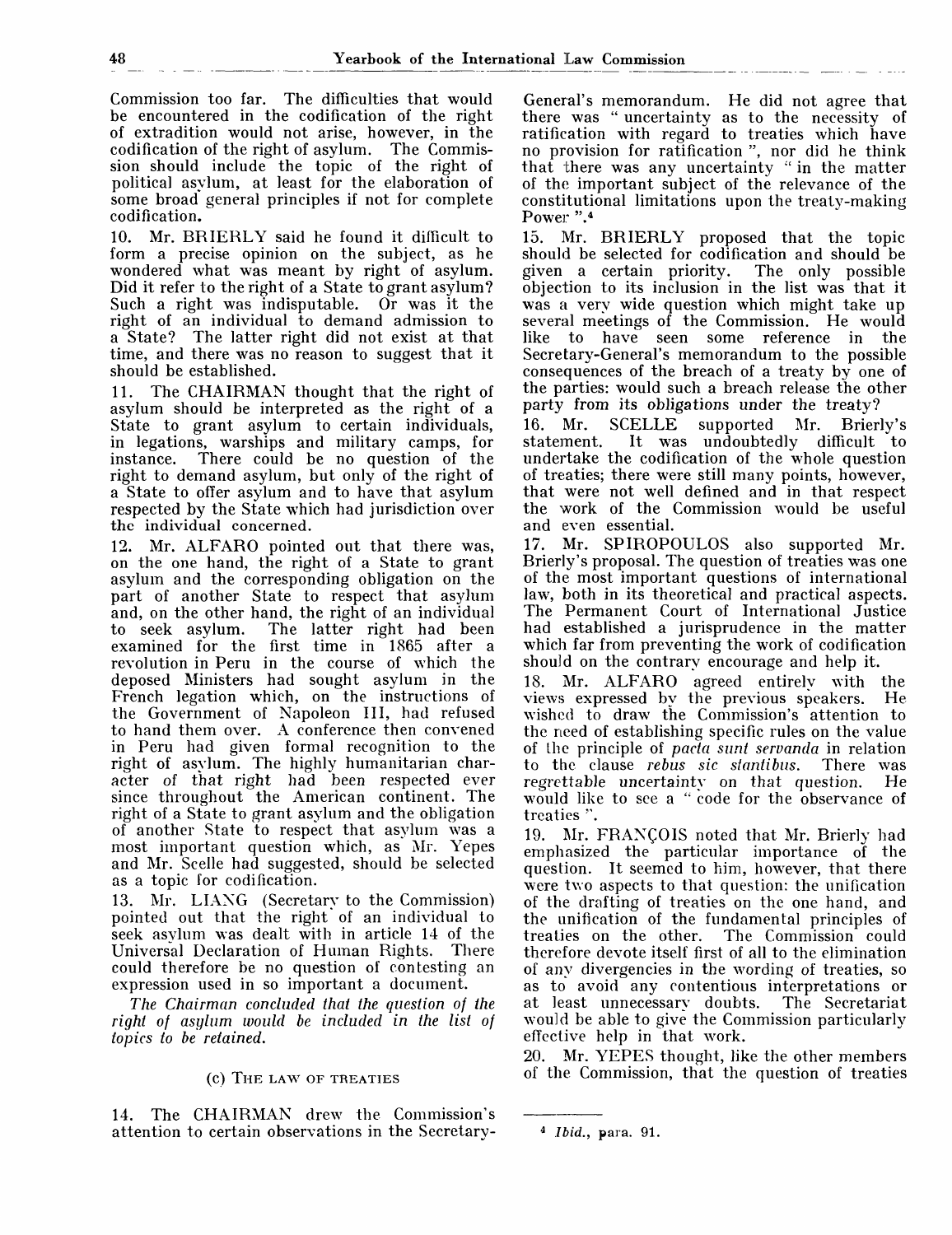was most important and he was therefore in favour of its inclusion on the list of topics for codification. He pointed out that paragraph 92 of the Secretary-General's memorandum presented the question in a way that might give the impression that the revision of treaties was favoured: it should be made clear that such an interpretation of the paragraph would be wrong.

*The Chairman said the subject of treaties would be included in the list of topics to be retained.*

(d) DIPLOMATIC INTERCOURSE AND IMMUNITIES

21. The CHAIRMAN noted that the Secretary-General's memorandum dealt principally with the question of immunities. It was to be regretted that the memorandum did not also examine " the various aspects of diplomatic intercourse in general."

22. Mr. BRIERLY thought the topic should be retained but not given any kind of priority, since there was no immediate urgency for its consideration.

23. Mr. SCELLE and Mr. SPIROPOULOS shared Mr. Brierly's opinion.

*As there were no objections, the Chairman said the subject of diplomatic intercourse and immunities would appear in the list of topics to be retained.*

## (e) CONSULAR INTERCOURSE AND IMMUNITIES

24. The CHAIRMAN pointed out that bilateral treaties provided abundant material for the study of the above question; he mentioned among others the Convention adopted by the Sixth International Conference of American States held at Havana in 1928 <sup>5</sup> and the work of the Harvard Research.<sup>6</sup> He noted that new ideas had recently appeared in consular conventions.

25. Mr. ALFARO observed that having retained the subject of diplomatic intercourse and immunities, the Commission should also retain, with the same priority, the subject of consular intercourse and immunities.

26. Mr. SPIROPOULOS and Mr. BRIERLY supported Mr. Alfaro's proposal.

*The Chairman concluded that the general opinion was in favour of retaining the subject of consular intercourse and immunities.*

## (f) STATE RESPONSIBILITY

27. The CHAIRMAN thought the observations in the Secretary-General's memorandum would have gained by being more detailed. He pointed out that the subject had first been considered to concern the responsibility of States for damage to the person and property of aliens; it had then been extended to the penal responsibility of States and of individuals acting in the name of the State. It was therefore related to the principles of the Niirnberg Charter. He drew the Commission's attention to the comment on " extinctive prescription " in the memorandum. He was sorry the memorandum made no reference to a question which was of great importance, particularly in the eyes of the Latin-American countries, namely the *Calvo doctrine:* how far would domestic laws have the last word in the matter of State responsibility?

28. Mr. CORDOVA thought that the question of State responsibility was of particular importance and that the Commission should retain it among the topics for codification. The question was closely connected with that of the position of aliens, whose codification had been envisaged. Replying to the Chairman, he stated that the Commission should not restrict itself to the question of State responsibility toward aliens, but should study all infringements of the duties incumbent on States.

29. Mr. FRANQOIS recalled that the study of those questions had completely broken down at The Hague Conference in 1930; the failure had been so complete that a report had not even been drawn up. The situation did not appear to have developed sufficiently to justify a hope of success at the existing time. He therefore proposed that the subject of State responsibility should not be retained.

30. Mr. BRIERLY observed that that question was one of the most legal of all those set forth in the Secretary-General's memorandum; the Commission would therefore fail in its duty if it did not undertake the codification of that topic. There w r ere certainly difficulties, as Mr. Frangois had indicated, but it could be imagined that there had been a certain development of ideas since 1930. It would undoubtedly be inadvisable to recommend the adoption of a convention, but the Commission might recommend to the General Assembly one of the other measures visualized in article 23 of the Statute. It would therefore be a pity to exclude that subject from the list of topics for codification.

31. Mr. SPIROPOULOS shared Mr. Brierly's point of view. While the facts to which Mr. Frangois had drawn attention were admittedly correct, it must not be forgotten that the opinion of Governments was after all that of the jurists who represented them: it was not therefore an objective opinion, and an evolution might well have taken place since the previous attempt at codification.

32. Mr. SCELLE did not consider that the failure at the 1930 conference was an adequate

<sup>5</sup> See Manley O. Hudson, *International Legislation,* Vol. IV, 1928-1929, pp. 2394-2401.

<sup>6</sup> See Supplement to *American Journal of International Law,* Vol. 26, 1932, pp. 189-449.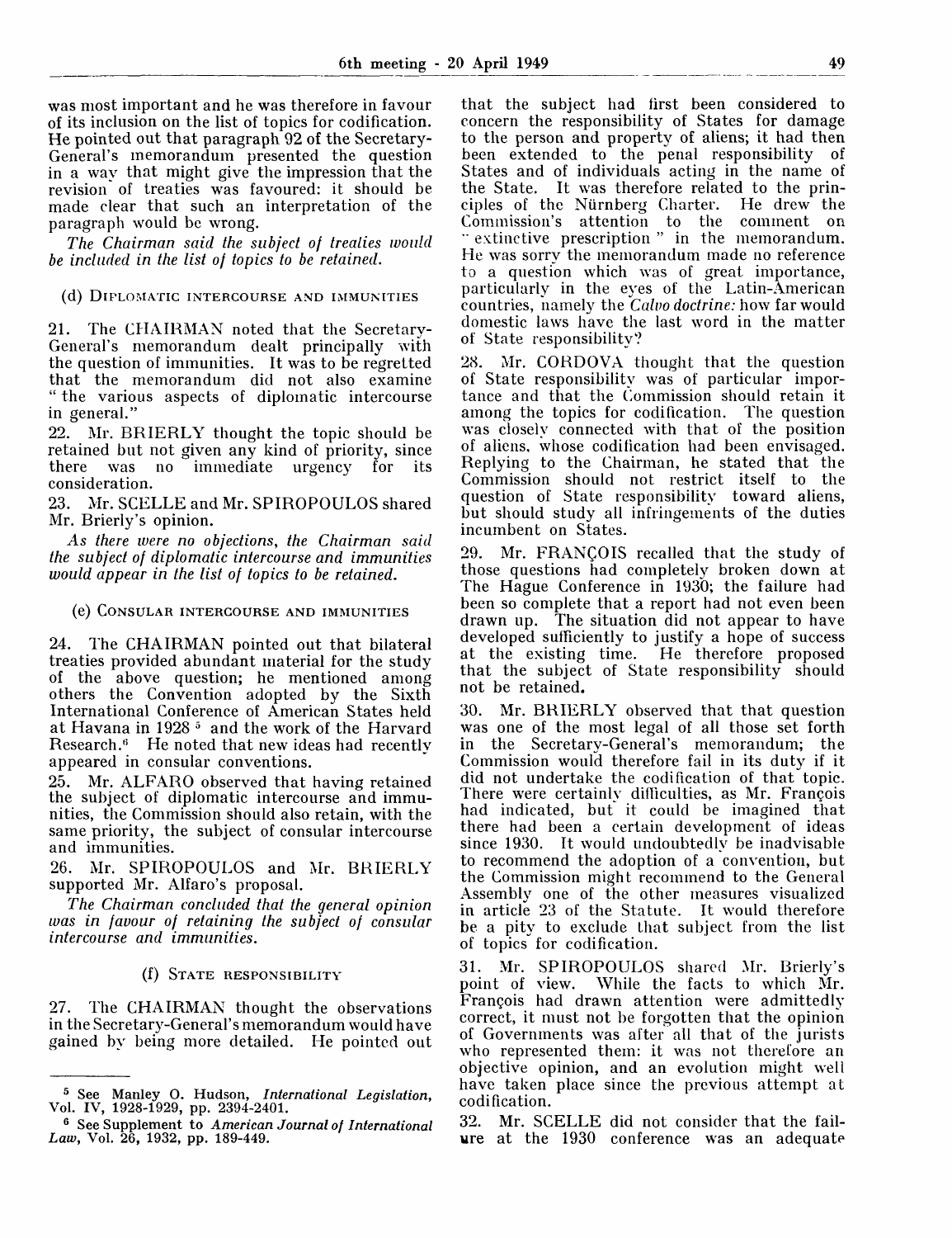reason for not undertaking the codification of the subject. The Commission should of course be very cautious and should approach the subject in such a way as to avoid any very great difficulties, at least in the early stages. The question of State responsibility would recur constantly during the study of the majority of the subjects which the Commission had already placed on the list of topics for codification; it would therefore be difficult not to include that question also.

*The Chairman concluded that the general opinion was in favour of including the question of State responsibility on the list of topics to be retained.*

## (g) ARBITRAL PROCEDURE

33. The CHAIRMAN called upon members of the Commission to state their views on the inclusion of arbitral procedure in the list of topics suitable for codification. He drew their attention to the observation in paragraph 99 of the Sccre-Lary-General's memorandum that the codification might include provision for the appellate jurisdiction of the International Court of Justice. 34. Mr. ALFARO favoured the inclusion of that question in the list of topics for codification. He suggested, however, that to bring the title of that topic into line with the provisions of Article 2 of the Charter, it should be changed to "The Law of Pacific Settlement". There were few bilateral agreements which established the obligation of the contracting parties to settle their disputes by arbitration. Only optional recourse to arbitration had met with some success. The Commission should inquire into and establish rules for the means of compelling States to settle their disputes by pacific methods.

35. The CHAIRMAN expressed some doubt as to the acceptability of Mr. Alfaro's suggestion in view of the fact that the Commission had decided at the preceding meeting not to retain for the time being the question of pacific settlement of international disputes which Mr. Alfaro had proposed as a topic for codification.

36. Mr. RRIERLY, supported by Mr. SPIRO-POULOS, was of the opinion that arbitral procedure should be included without change of title in the list of topics for codification.

37. Mr. LIANG (Secretary to the Commission) drew the Commission's attention to the report of Sub-Committee 6 of the Interim Committee (A/AC.18/SC.6/4), to which he had referred at the preceding meeting. It was stated in the report that the Sub-Committee's Working Group had worked out the plan of study on the question of peaceful settlement of disputes among nations " with the responsibilities of the International Law Commission in view ", and that the " future studies in this field should also be co-ordinated the work of the International Law Commission " (page 4).

38. Mr. SP1ROPOULOS pointed out that when the Commission had taken its decision at the preceding meeting on the topic proposed by Mr. Alfaro, it had not been in possession of the facts which Mr. Liang had just put before it. Since it seemed to be the intention of the Interim Committee that the International Law Commission should deal with the question of the peaceful settlement of disputes, that question might perhaps be included in the list, without, however, being given high priority.

39. Mr. KORETSKY emphasized that the International Law Commission took its directives<br>from the General Assembly only. That was the from the General Assembly only. only United Nations organ that had the right<br>to submit suggestions to the Commission. Mr. to submit suggestions to the Commission. Koretsky did not want to delay the Commission's work by stating his views on the Interim Committee, which in his opinion was illegal and had been set up in violation of the Charter, but he asked the Commission to disregard the report of the Interim Committee's Sub-Committee 6, in order to avoid unnecessary complications.

40. In reply to a question by the CHAIRMAN, Mr. HSU, who was the representative of China on the Interim Committee, explained that the report in question had been adopted without any amendment by Sub-Committee 6 and by the Interim Committee itself. He thought that in submitting that report to the Commission, Mr. Liang had not had the slightest intention of submitting a request from the Interim Committee; he had no doubt simply wished to draw the Commission's attention to the fact that the Interim Committee had expressed the view that part of its work might be carried out by the International Law Commission.

41. Mr. HSU explained that he had not intervened in the preceding meeting's debate on Mr. Alfaro's proposal because he had felt that it had not been presented at a suitable time. arbitration was one of the methods of peaceful settlement of disputes, it seemed that the time had come to consider the question as a whole, in the form in which it had been presented by Mr. Alfaro.

42. Mr. KERNO (Assistant Secretary-General) pointed out that the organs of United Nations other than the General Assembly were referred to in two articles of the Statute of the Commission: article 17, which mentioned the principal organs of the United Nations, thus excluding the Interim Committee, and paragraph 1 of article 25, where reference was made to " any of the organs", which applied to the Interim Committee as well as to the others. Mr. Kerno recalled that the Interim Committee had been set up by a decision of the General Assembly and that certain Members of the United Nations considered that organ illegal.

43. The CHAIRMAN pointed out that according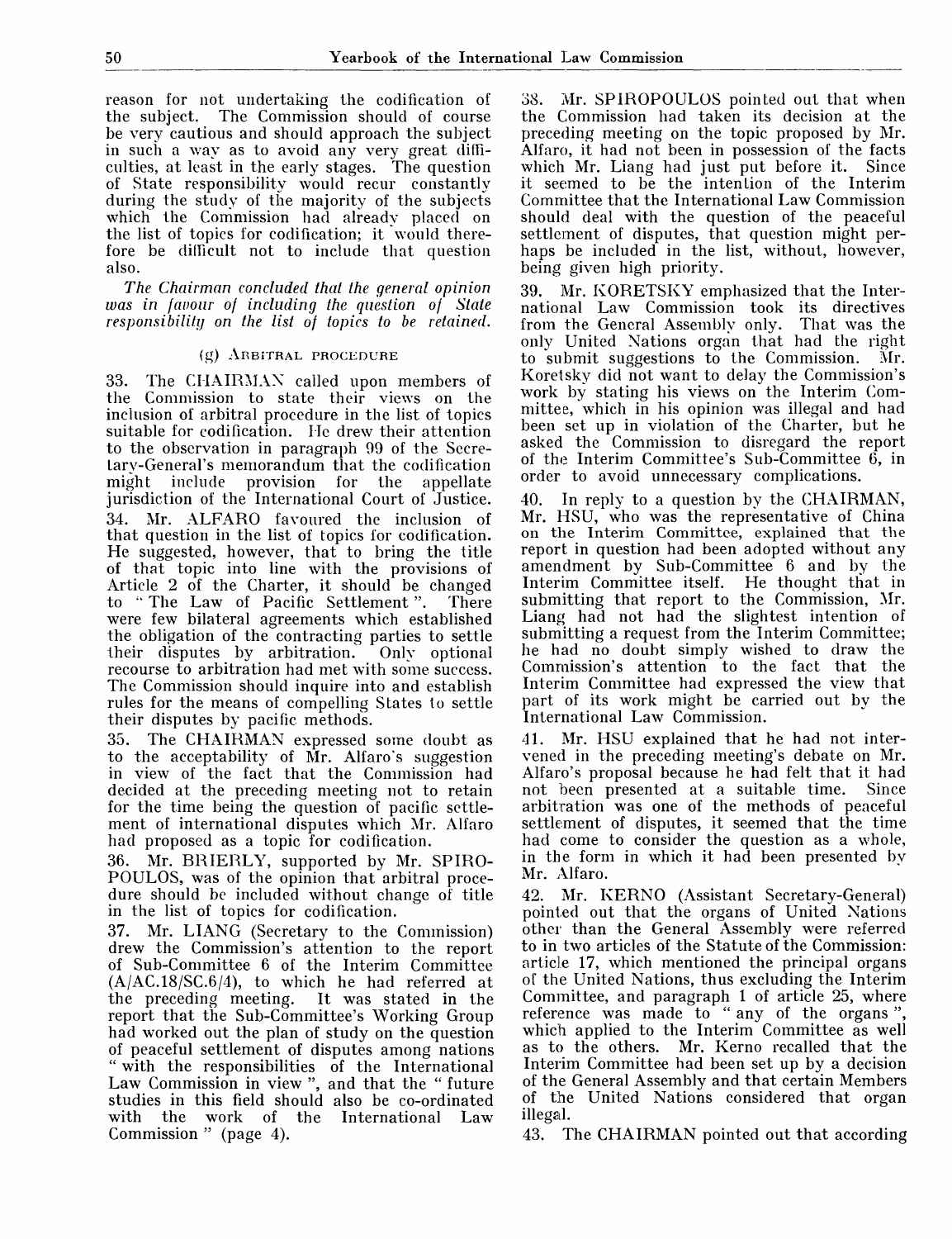to the terms of paragraph 2 of article 25, the documents of the Commission which were circulated to Governments would also be circulated to such organs of the United Nations as were concerned. That same paragraph permitted those organs to furnish information and to make suggestions. He was of the opinion that if an organ of the United Nations wished to make a suggestion to the International Law Commission,  $i\tilde{\mathbf{r}}$  should communicate with it to that effect. It was not for the Commission itself to take the initiative of looking through the documentation of the various organs of the United Nations for any reference to its activities. In view of the fact that the Commission had not been in possession of all the factors of the question at its last meeting, he asked the members of the Commission if they wished to reopen the debate on the proposal submitted the previous day by Mr. Alfaro.

41. Mr. ALFARO stated that he was quite ready to submit his proposal again at a later stage in the work of the Commission.

*The Chairman thought that there was general agreement to include the law of arbitral procedure, without changing its title in any way, on the list of topics to be retained.*

## (h) THE LAW OF WAR

•15. Mr. ALFARO asked the members of the Commission to decide whether the question of the law of war, which had been suggested by Mr. Francois, and that of neutrality should be included on the list of topics to be retained.

46. The CHAIRMAN read paragraph 14 of the working paper prepared by the Secretariat (A/CN. 4/W.l). He pointed out that in his opinion the principles upon which the Charter and the judgment of the Nürnberg Tribunal were based were those dealing with wars of aggression.

17. Mr. SCELLE thought that the topic should be examined, but under another heading. Since the Charter had outlawed war, there could in fact no longer be any question of the law of war, namely, of the right of a State to commit a criminal act. On the other hand, the Commission would have to consider the regulation of the use of force in international relationships.

48. According to the concept of the Briand-Kellogg Pact, war was the right of a Government, acting in virtue of its sovereignty, to have recourse to the use of force in order to ensure the triumph of a national ambition. The Charter of the United Nations, contrary to the spirit of the League of Nations Covenant, had endeavoured to organize an international police system for the prevention of war. War and the use of an international police force were two essentially different and even diametrically opposed ideas. While war was an anarchistic phenomenon, whereby a State made use of force in order to ensure the prevalence of what it considered to be law, the use of an international police was a resort to force in order to maintain international order.

49. Mr. SCELLE was of the opinion that the regulation of the employment of an international police force should be one of the chief preoccupations of the Commission, that specific rules should be established for that most dangerous executive function, and that there should be no further mention of the law of war.

50. Mr. SANDSTROM wondered whether the question presented by Mr. Scelle did not fall within the province of the progressive development of international law<sup>r</sup> rather than that of its codification. In his opinion, the Commission would be well advised to postpone the study of that question until a later time. Mr. Sandstrom pointed out that an International Red Cross Conference was to take place in Geneva on 21 April 1949; it would deal with war conventions. That proved that if the law of war belonged to the past, war itself still remained a reality.

51. Mr. SPIROPOULOS agreed with Mr. Scelle, but for different reasons, that there was no need to codify the law of war. War was unfortunately a possibility; it could result from a decision of the Security Council; again it could arise from a conflict between two States and could involve all the other States. In such a case, the law of war had necessarily to be applied. Mr. Spiropoulos recalled that in spite of the agreement of the signatories of the Briand-Kellogg Pact, to have no recourse to war, it had been necessary to apply the law of war to World War II. The Commission should not, however, take up that question immediately, because the greater part of the law of war had already been codified by international conventions, in particular by The Hague Convention and by the London Declaration of 1909, which, if they were to be applied, would prove highly efficacious, whereas nothing had as yet been codified in the field of the law of peace.

52. Mr. HSU thought that the only question was that of the priority to be given to the study of that subject. The Commission had in fact to regulate the law of war, in particular that of aerial war, for the situation had changed considerably since the signature of the international conventions mentioned by Mr. Spiropoulos It was true that war had been outlawed as an instrument of national policy. It could, however, be ordered by the Security Council. The possibility of a defensive war might also be envisaged. It was essential, therefore, to draw up regulations governing the laws of war.

53. Mr. KORETSKY could not conceal his astonishment at the fact that certain members of the Commission refused to place such items as the peaceful settlement of international disputes among the appropriate subjects for codification, and asked that the laws of war should be retained as a necessary or desirable subject tor codification.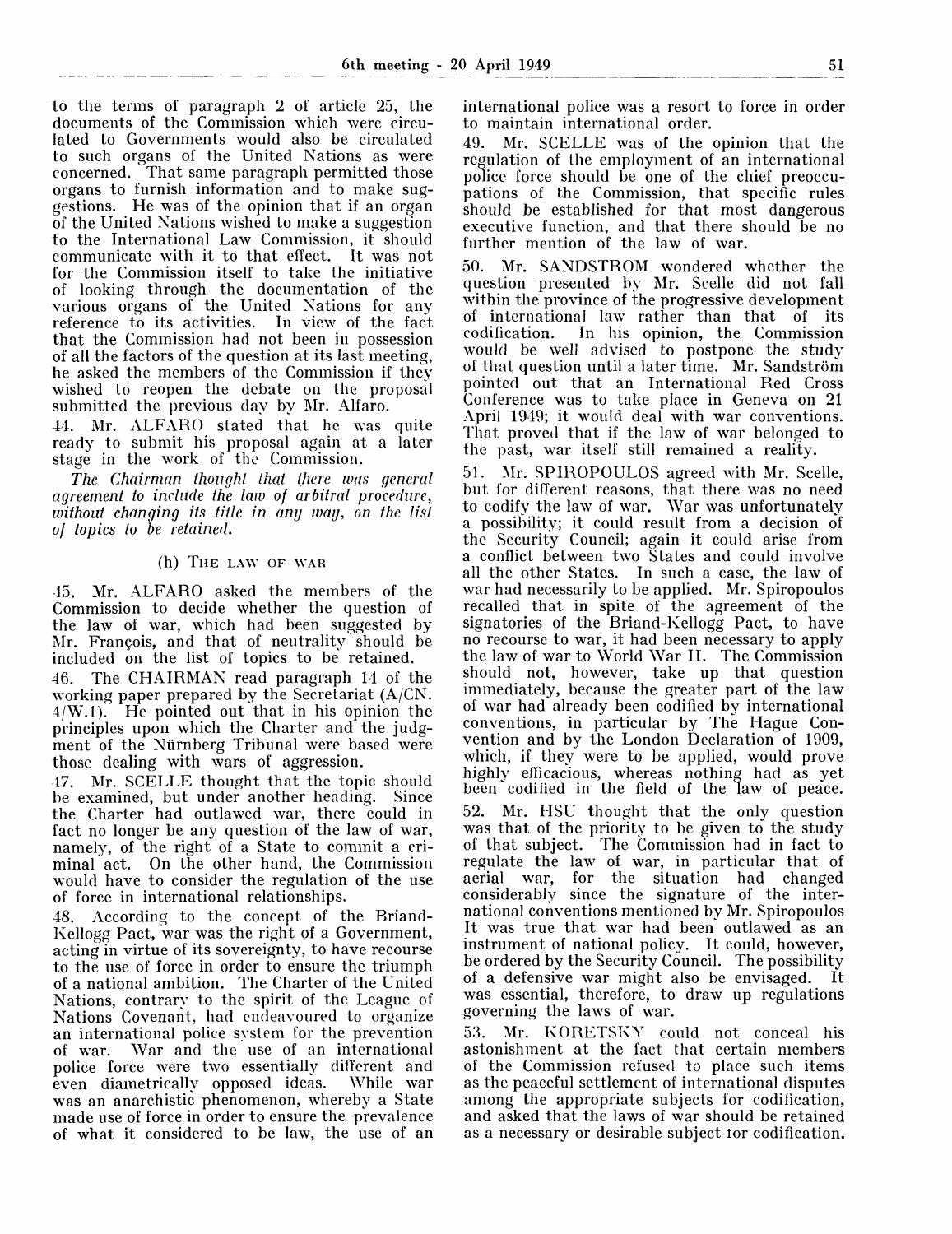54. The horrors of the Second World War were known to everyone, and no one should be ready to forget them. Mr. Scelle had suggested that the Commission should regulate the employment of international police. If the Commission did so, it could be justly reproached with having taken part in political and legal preparation for a Third World War. The Commission should not transform itself into a legal general staff which would pursue its activities in concert with the general staff of the North Atlantic Treaty Organisation. It should categorically refuse to discuss war. It should not even contemplate the possibility of a Third World War, as Mr. Spiropoulos had done, for its mission was to prepare legal formulas which were most likely to ensure the peace and security of the peoples and to regulate friendly relations between States. 55. Mr. BRIERLY supported Mr. Koretsky's remarks. Contrary to Mr. Spiropoulos's opinion, he felt that international conventions regarding war were far from satisfactory. The Commission should however, refrain from taking up the question of the laws of war because if it did so its action might be interpreted as a lack of confidence in the United Nations and the work of peace which the latter was called upon to carry out, and as a proof of the very relative value which might be attached to the obligation assumed by the signatories to the Charter to settle their disputes by peaceful means. Nothing would create a worse impression of the Commission's work, nothing would upset public opinion more.

56. The Commission's task was to lay the foundations of a peaceful world. It could be rightly criticized if it turned its consideration to war. Furthermore, Mr. Brierly did not think that the members of the Commission were qualified to study the technical aspects of the problem of war. In fact, jurists should neither study new methods of warfare, which developed with amazing rapidity, nor regulate the use of various weapons of war. Attempts had been made to regulate the use of certain weapons, but they had always failed. For those reasons, and particularly for the first, he considered that the Commission should not place the law of war among the suitable topics for codification.

57. Mr. CORDOVA stated that he was somewhat surprised that Mr. Alfaro had asked for the law of war to be placed among those subjects chosen by the Commission for codification. The Latin-American countries took credit for having played an important part in the fight against war. It was the Mexican delegation that had first submitted to the Havana Conference in 1928 a proposal that wars of aggression should be outlawed. Some months later the Briand-Kellogg Pact had forbidden its signatories to have recourse to war, whatever its nature. The members of the Commission, as well as the Members of the United Nations, were linked by the Charter. In view of the fact that

the latter condemned war, the Commission could not undertake the study of a subject which referred to war, that was to say a question which was counter to the real purpose for which the Commission had been set up.

58. ]t was true that Article 51 of the Charter referred to the right of self-defence, but it should not be forgotten that even in national legislation the principle of self-defence was not codified. Since the Charter imposed on its signatories the obligation to settle their disputes by peaceful means, the Commission could not apply itself to the task of drawing up standards to govern the settlement by force of those disputes.

59. Mr. ALFARO regretted that his words had been misinterpreted by Mr. Córdova. What he had wished to say was that since the Commission was reviewing the whole of international law, its study would be incomplete if it did not also include the law of war which, as Mr. Francois had pointed out at the first meeting, constituted one of the longest chapters in the law of nations. He had never, however, had the slightest desire to have that question placed on the list of topics for codification, for what seemed to him the very adequate reason which had just been added to the arguments of Mr. Koretsky and Mr. Brierly, that, having refused to place the question of the pacific settlement of disputes on its list, the Commission could not place the law of war upon it without shocking the conscience of the world.

60. Sir Benegal RAU shared the opinions expressed by Mr. Koretsky and Mr. Brierly. It seemed that the Commission had enough work to do without taking up the study of the law of war, the codification of which at the existing time would not fail to have a deplorable psychological effect on world opinion.

61. Mr. SCELLE observed that the spirit of his previous intervention hat not been correctly understood by Mr. Koretsky. The real question was whether the Commission was going to refuse to codify international criminal law. Could it shirk that duty, when the General Assembly itself had instructed it to draw up the Niirnberg principles, which were an integral part of criminal law and involved all questions connected with the suppression of recourse to war—a crime in itself-—and all the additional crimes committed during war, such as the bad treatment of prisoners and the wounded?

62. It was not therefore a question of stating in what cases it was permissible to make war, or of drawing up the law of war in the original sense of the term. It had been recognized once and for all that war was a crime, but from the legal point<br>of view every crime must be defined. The of view every crime must be defined. Commission's task was to specify in what circumstances a crime had been committed and to state that the unlawful use of force constituted that crime whereas its lawful use was of quite a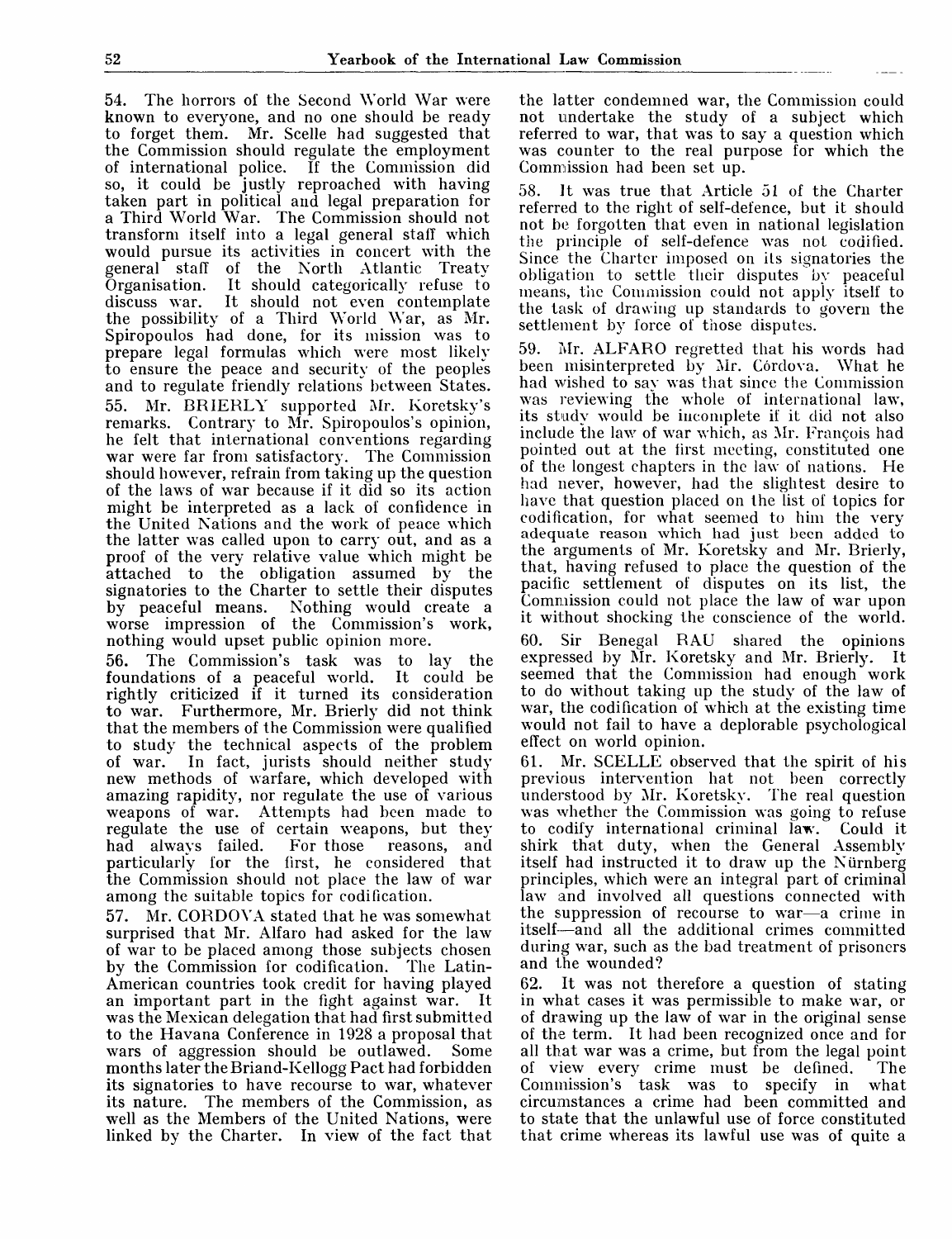pifferent nature, namely, international police action for the clear purpose of repressing the crime which was being committed and maintaining peace. Following the example of the International Red Cross Conference at Geneva and without thereby being accused of establishing the law of war, the Commission should lay down a certain number of rules making it possible to define the supplementary crimes which might be committed during a war and which formed to some extent the circumstances aggravating the chief crime which lay in the unlawful use of force.

63. To claim that any such regulation became impossible once war had been outlawed would be tantamount to stating that it was impossible to make laws for murder on the grounds that murder also was prohibited, as were all other crimes and offences. The fact that war was prohibited did not mean that the Commission was no longer bound to consider the penalty for that crime and for all those which might be committed in connexion with it. Public opinion was awaiting the establishment of rules which would define the crime of war and all crimes connected with it and the methods for their prevention; that question should be included in the list of topics for codification.

64. Mr. YEPES thought that the outlawing of war by the Charter rendered it a state of international anarchy for which rules could not be established. The New World had laid down final regulations on that question at the Ninth Pan-American Conference in 1948, at which the Bogota Pact had been drawn up making it obligatory for all the States to settle their disputes by peaceful means and categorically prohibiting war. It would certainly create an unfortunate impression on public opinion if the law of war were included in the list of topics for codification.

65. Mr. AMADO suggested that the examination of that question should be adjourned until the Commission had studied item 3 of the agenda, the formulation of the principles of Niirnberg, which had been specially referred to the Commission by the General Assembly.

66. Mr. BRIERLY stated that he was opposed to the codification of the law of war in the original meaning of that term but that he did not see any objection to the Commission's considering at a later date the totally different subject introduced by Mr. Scclle.

67. Mr. LIANG (Secretary lo the Commission) drew the Commission's attention to item 3 *(b)* of the agenda, which envisaged the preparation of a draft code of offences against the peace and security of mankind. The question raised by Mr. Scelle might be examined at the same time as that item of the agenda. As a general rule, the Secretariat refrained from expressing a definite opinion on the questions submitted to the Commission, but in that particular case he felt

that he should state that, in his opinion, the Commission should exclude the law of war from its subjects for codification, since the Charter had clearly condemned the previous conception that war was a natural calamity creating a situation in which the two parties concerned were on an equal footing and enjoyed equal rights.

*The Chairman noted that the majority of the Commission was opposed to including the law of war on the list of topics for codification.*

## (i) NEUTRALITY

68. Mr. ALFARO thought that since the Commission had decided not to study the law of war, it should not retain on its list of topics for codification the subject of neutrality which was merely a consequence of war.

*The Chairman stated that subject would not be included on the provisional list.*

## (j) GENERAL PLAN OF CODIFICATION

69. The CHAIRMAN announced that the provisional list of topics for codification was closed; it comprised the following fourteen points:

1. Recognition of States.

2. Succession of States and Governments.

3. Jurisdictional immunities of States and their property.

4. Jurisdiction with regard to crimes committed outside national territory.

- 5. Regime of the high seas.
- 6. Regime of territorial waters.
- 7. Nationality.
- 8. Treatment of aliens.
- 9. Right of asylum.
- 10. Law of treaties.
- 11. Diplomatic intercourse and immunities.
- 12. Consular intercourse and immunities.
- 13. State responsibility.
- 14. Arbitral procedure.

70. The CHAIRMAN noted with satisfaction that the Commission had been able to draw the list up rapidly thanks to the carefully prepared document produced by the Secretariat. The list, how<sup>r</sup> ever, was only preliminary and provisional, and would have to be re-examined at the next session in case the Commission might wish to cut out or to add certain topics.<br>Commission would have to have to decide on the order to be adopted for the examination of the topics. While the priorities suggested by the members had been noted, the Commission would have to reach final agreement at least on the first topics which it thought should be taken up as soon as possible.

71. Mr. Spiropoulos and other members had expressed the wish that the Commission should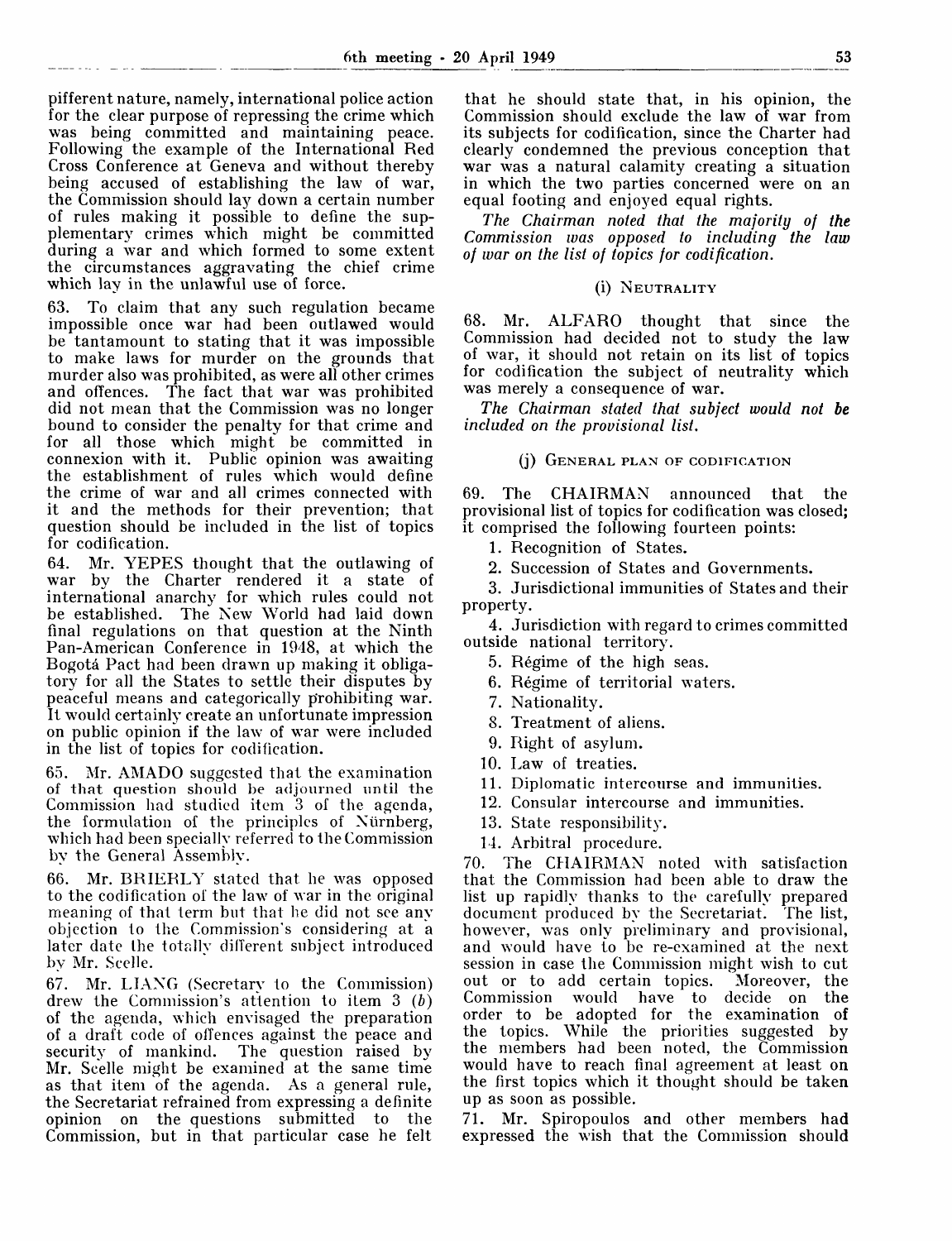consider drafting a code of international law which would include the various topics as they were codified. The first report to the General Assembly should mention that intention, and should further indicate that the Commission had provisionally chosen certain topics for codification which would come within the framework of that code. A statement of that nature in the report would create a favourable impression in the General Assembly and stimulate its interest in the work<br>of the Commission. Other members of the Other members of the Commission, however, did not share that view.

72. The Commission should therefore decide whether or not it wished to consider the possibility of establishing, at an advanced stage of its work, a kind of code which, if not complete, would at least be fairly broad. It should also decide whether those topics which had been retained in the provisional list should be included in such a code, bearing in mind the fact that a decision on that matter might have a bearing on the priority given to those topics.

73. Mr. KORETSKY felt that the question merited careful consideration. As the idea was to draw up a general plan in which the different topics for codification would be arranged, the Commission should not simply, by force of habit, adopt the traditional classifications of treaties, manuals and existing draft codes. Mr. Amado had been somewhat justified in stating that a kind of revolution had taken place in international law. From the historical point of view it could not be denied that the recognized law of nations had been drawn up during the era of liberal capitalism, on the basis of contemporary Roman law and by the transposition of the principles of civil rights in the international field. The twentieth century had, however, seen the establishment of new legal systems both at the national and the international level. Co-operation between States which were at different stages of historical evolution required a re-classification of matters of international law which took into account those modern concepts. Instead of placing emphasis on dogmatic problems, such a classification should stress recent aspects of the law of nations, such as the maintenance of international peace and security, co-operation between States, the struggle against the remnants of fascism, and the struggle against war, in the sense in which Mr. Scelle had spoken in his second statement.

74. In that way, the general plan for codification would lose the academic aspect of ordinary classifications and would emphasize the political significance of international law in relation to the existing historical situation, the principal factor of which was the creation of an international organization which was to bring peace and security to the world. It was such a document as that that should be submitted to the General Assembly, which, being an assembly of a fundamentally political nature, would show more

interest in a plan for codification reflecting the political conditions of the twentieth century than in a classification which was more than one hundred years old.

75. Mr. Koretsky thought that he himself might be able to submit a draft plan of codification seen from that angle, but he would not be able to do so at the moment, as such work should be the result of slow and careful preparation.

76. The CHAIRMAN said that he would be prepared to examine any new system for classification which took into account the present international community, on condition that he was not asked to stray too far into the political field since that was not within his competence nor that of the Commission. It would be better, in his opinion, for the Commission to limit itself to presenting to the General Assembly each year documents which would modestly bear the imprint of the current year, rather than trying to produce a work bearing the mark of the twentieth century.

77. Moreover, an examination of the topics which had been retained for codification would show that the majority of them constituted a heritage of the past, and yet each of them posed questions which existed today. The Commission should not be deterred from its purpose by the pretext that the world had for centuries attempted in vain to find a solution to those problems. Whatever Mr. Koretsky might have said, it appeared that in principle he accepted the idea of a general plan of codification as an objective to be reached in the not too distant future.

78. Mr. SPIROPOULOS stated that when he had proposed the establishment of a general plan he had had in view the codification of international law as a whole. However wide in scope a codification might be, it was well to follow a plan which would serve as a guide to the work and within which the codified topics could be inserted. That had been the method followed in the conferences held in London and The Hague, when the rules governing war on land and sea had been drawn up. It was all the more necessary to use that method when undertaking the codification of international law in its entirety.

79. The PRESIDENT asked Mr. Spiropoulos whether he would agree to the more practical idea of a plan drawn up on fairly broad lines but which did not cover the whole of International law inasmuch as the Commission had decided against the codification of a certain number of topics.

80. Mr. SPIROPOULOS felt that the Commission could not be too ambitious in that field, and that if for practical reasons the plan could not be drawn up in too great detail, it should at least be as complete as possible. In his opinion, no better impression could be made on the General Assembly than by informing it that the Commission's final aim was to give to the world a complete